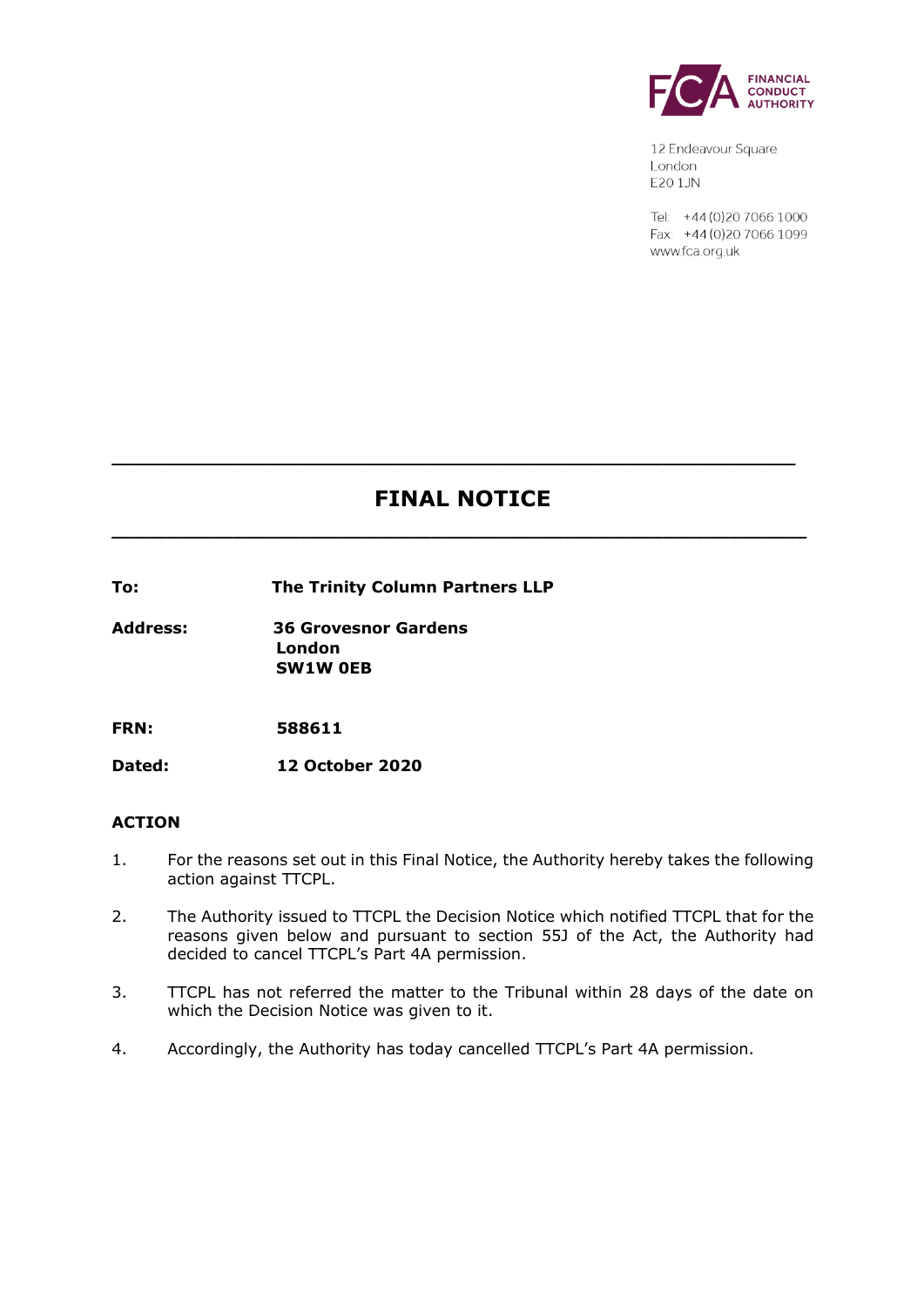# **DEFINITIONS**

5. The definitions below are used in this Final Notice:

"the Act" means the Financial Services and Markets Act 2000;

"the Authority" means the Financial Conduct Authority;

"the Decision Notice" means the Decision Notice issued by the Authority to TTCPL dated 13 August 2020;

"the Overdue Balance" means the outstanding sum of £1,191.42, owed by TTCPL to the Authority for annual fees and levies for the period 1 April 2019 to 31 March 2020, which was due for payment by 5 October 2019;

"the Principles" means the Authority's Principles for Businesses;

"the suitability Threshold Condition" means the threshold condition set out in paragraph 2E of Schedule 6 to the Act;

"the Threshold Conditions" means the threshold conditions set out in Schedule 6 to the Act;

"the Tribunal" means the Upper Tribunal (Tax and Chancery Chamber);

"TTCPL" means The Trinity Column Partners LLP;

"TTCPL's Part 4A permission" means the permission granted by the Authority to TTCPL pursuant to Part 4A of the Act; and

"the Warning Notice" means the Warning Notice issued by the Authority to TTCPL dated 23 July 2020.

### **REASONS FOR THE ACTION**

- 6. On the basis of the facts and matters and conclusions described in the Warning Notice, and in the Decision Notice, it appears to the Authority that TTCPL is failing to satisfy the suitability Threshold Condition, in that the Authority is not satisfied that TTCPL is a fit and proper person having regard to all the circumstances, including whether TTCPL managed its business in such a way as to ensure that its affairs were conducted in a sound and prudent manner.
- 7. TTCPL has failed to pay the Overdue Balance and it has not been open and cooperative in all its dealings with the Authority, in that TTCPL has failed to respond to the Authority's repeated requests for it to pay the Overdue Balance, and has thereby failed to comply with Principle 11 of the Principles and to satisfy the Authority that it is ready, willing and organised to comply with the requirements and standards of the regulatory system.
- 8. These failures, which are significant in the context of TTCPL's suitability, lead the Authority to conclude that TTCPL has failed to manage its business in such a way as to ensure that its affairs are conducted in a sound and prudent manner, that it is not a fit and proper person, and that it is therefore failing to satisfy the Threshold Conditions in relation to the regulated activities for which it has had a permission.